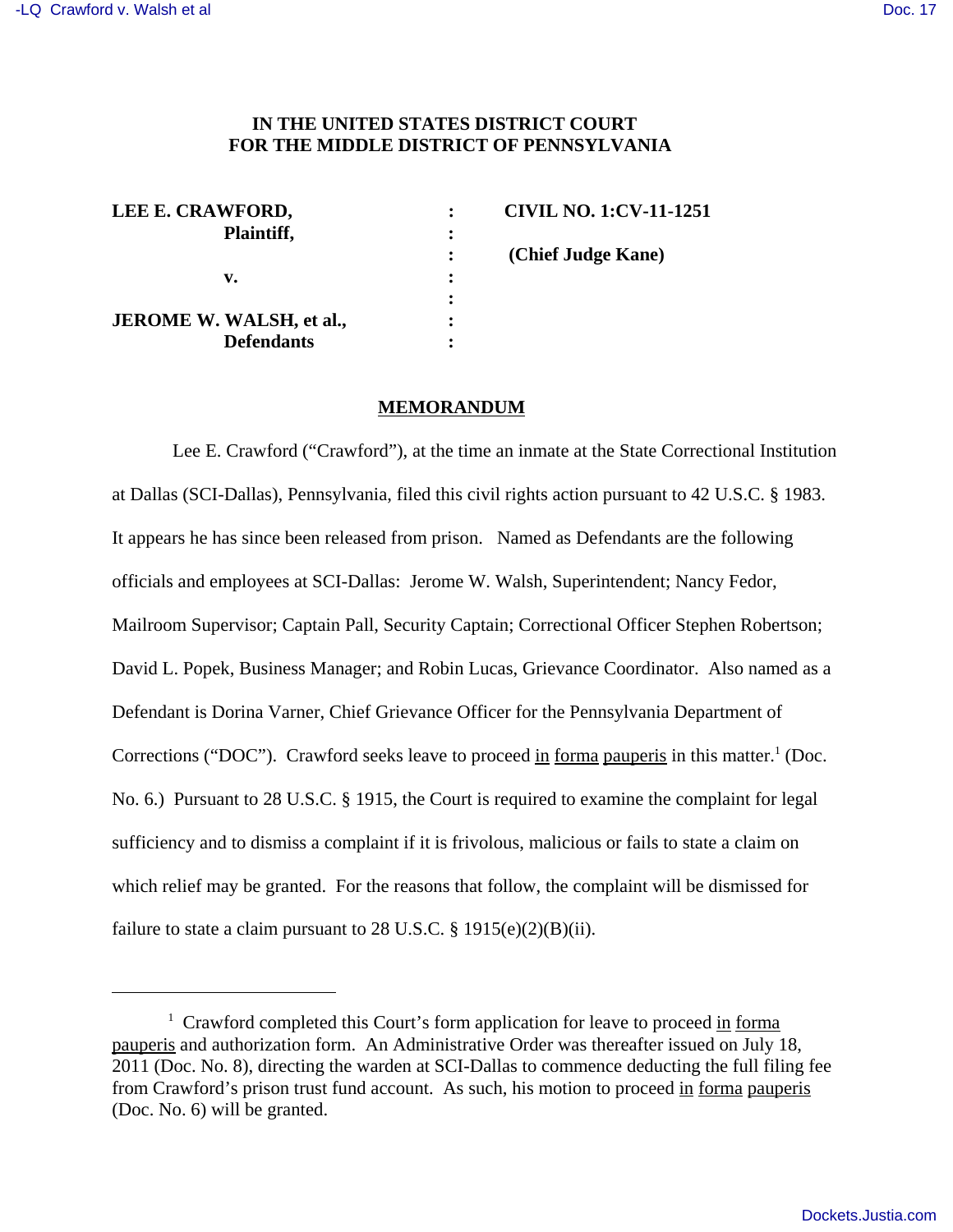#### **I. Allegations of the Complaint**

Crawford alleges that he was incarcerated as a parole violator on July 21, 2010. Upon arrival at SCI-Dallas he states his Mavado watch worth \$1,200 and his diamond stud earrings worth \$400 were confiscated. He states he received a confiscation slip for the items. On August 30, 2010, Defendant Robertson came to his cell and told him he had to send the items home. Crawford was instructed to fill out a cash slip so that postage could be deducted from his inmate account. He was going to send the items to his fiancee. After Crawford filled out the slip, Robertson verified his signature and identity. Crawford retained a copy of the cash slip, and the other copy was taken by Robertson for processing.

When Robertson asked Crawford where to send the items, Crawford orally gave Robertson his fiancee's name and address. Robertson wrote the information down on a second confiscation slip. Crawford states that he was not directed to fill out a mailing label, and that a block officer witnessed this. Subsequent thereto, Crawford states that he found out from his fiancee that she never received his items.

On September 22, 2010, Crawford wrote to Defendant Fedor with respect to the whereabouts of his items. On September 24, 2010, Fedor responded by telling Crawford to contact the post office located in Dallas, Pennsylvania. She also attached the alleged signed copy of Crawford's cash slip as originally authored by Robertson. Upon examination of the cash slip Crawford claims that it was not the original slip because the handwriting was not his, the date was different, and the officer's approval signature was not Robertson's. As such, Crawford believes this cash slip was a forgery.

On September 24, 2010, Crawford wrote to Defendant Pall. He thereafter met with Pall

2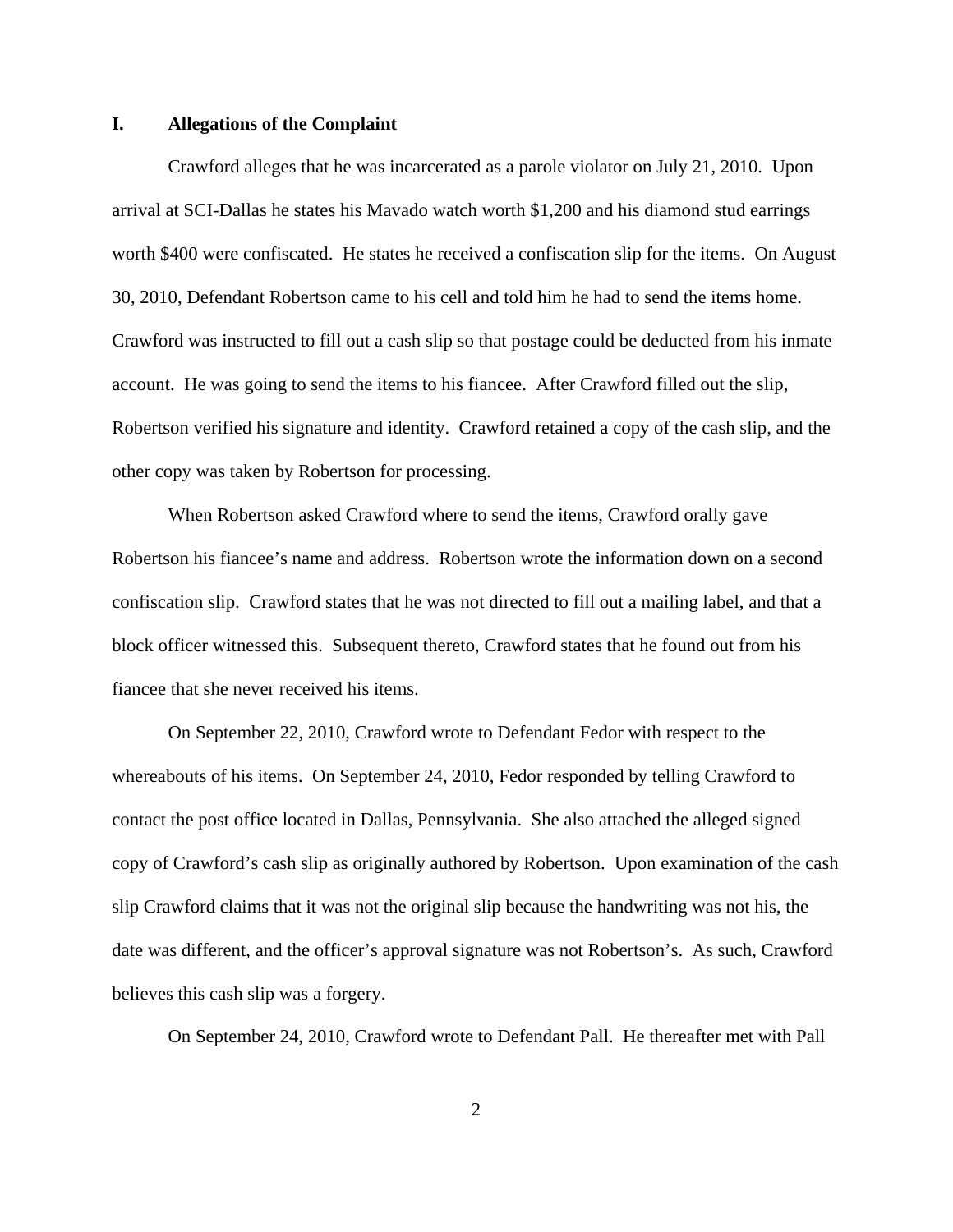on October 1, 2010. Pall agreed that the handwriting on the cash slips did not match and said he would look into the matter. On October 5, 2010, Crawford was summoned to the security office to meet with Pall. Pall informed him that he spoke with Fedor who told him she had to rewrite the cash slip because she could not understand the writing on the original. Fedor further stated that she may have changed the date because of this, and that she also had Crawford's identity and signature re-verified. Crawford thereafter questioned Pall with respect to the prison policy requiring all cash slips to be time-date stamped by the by the mailroom upon the receipt and sending of mail. This procedure is what permits the withdrawal of the mailing fee from an inmate's account. Crawford also points to the procedures set forth in DC-ADM 803 with respect to sending out packages. Pall informed Crawford that Fedor recalls wrapping his items in bubble wrap prior to sending them out and suggested that he follow up with the Dallas, Pennsylvania Post Office with respect to the missing package.

On October 6, 2010, Crawford filed a DOC request with Fedor, a grievance (#338168), and an official complaint with the DOC Office of Professional Responsibility. He attaches each of these documents as exhibits to the complaint.On October 8, 2010, Defendant Lucas received the grievance and forwarded it to Defendant Popek for investigation.

Popek responded to the complaint on October 25, 2010 and reiterated to Crawford what Pall and Fedor had previously told him. Crawford was informed that there was nothing more the facility could do to assist him, that his mail and cash slip were handled in accordance with DOC policy and that his grievance requesting a refund for the value of the lost property was denied. Crawford unsuccessfully appealed the denial to Defendant Walsh and thereafter to Defendant Varner. Varner found no evidence that Fedor had tampered with the cash slips or stole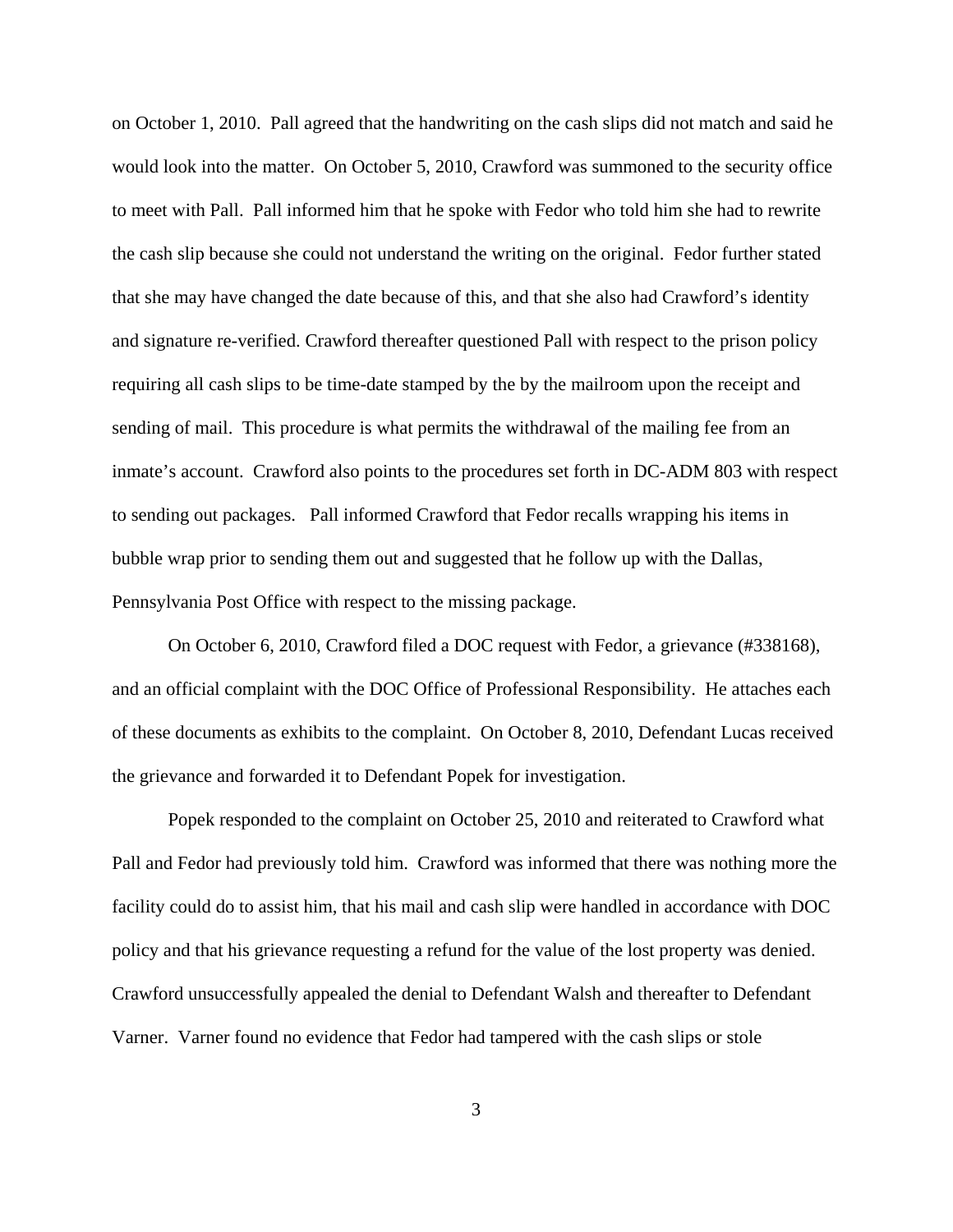Crawford's property.

While in the process of pursuing his administrative remedies, Crawford instructed his fiancee to contact the Dallas, Pennsylvania Post Office. According to Crawford's fiancee, the Post Office stated they had no record of any such items being mailed out. Crawford believes that it is an "on going practice" at SCI-Dallas for an inmate's property to be lost/stolen and that the prison blames the post office for the loss. In addition to filing a grievance, Crawford also states that he filed an official postal complaint. In filing this action, Crawford maintains that through their actions, Defendants conspired to deprive him of his property/failed to prevent the loss of his property and that their responses to his questions are not reasonable. He claims that he has been denied due process and that it is Defendants' responsibility to ensure the proper care, safety and security of his personal possessions. Crawford seeks declaratory, injunctive and monetary relief.

### **II. Discussion**

 28 U.S.C. § 1915 imposes obligations on prisoners who file civil actions in federal court and wish to proceed in forma pauperis. Section 1915(e)(2) provides:

> (2) Notwithstanding any filing fee, or any portion thereof, that may have been paid, the court shall dismiss the case at any time if the court determines that (A) the allegation of poverty is untrue; or (B) the action or appeal (i) is frivolous or malicious; (ii) fails to state a claim on which relief may be granted; or (iii) seeks monetary relief against a defendant who is immune from such relief.

(Emphasis added.) Federal Rule of Civil Procedure 12(b)(6) allows a defendant, in response to a complaint, to file a motion to dismiss a claim or claims for "failure to state a claim upon which relief can be granted . . . ." Section 1915(e)(2)(B)(ii) provides this ground for summary dismissal of a complaint (before service) - - failure to state a claim under Rule 12(b)(6) principles. A motion to dismiss pursuant to Rule 12(b)(6) tests the legal sufficiency of the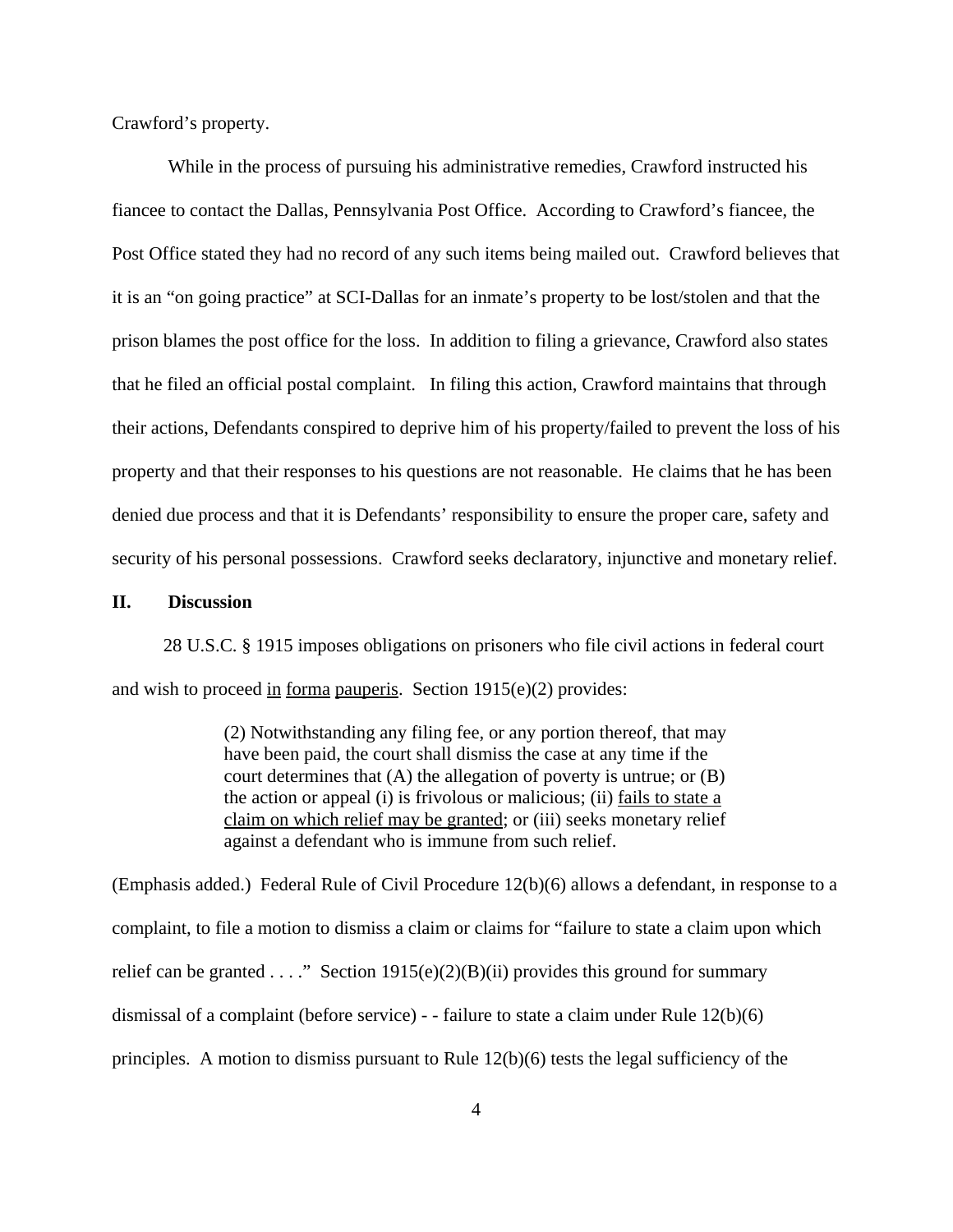claims alleged in the complaint. Under Fed. R. Civ. P.  $12(b)(6)$ , the court must accept as true the factual allegations in the complaint, and construe any inferences to be drawn from the allegations in Plaintiff's favor. See Kanter v. Barella, 489 F.3d 170, 177 (3d Cir. 2007) (quoting Evancho v. Fisher, 423 F.3d 347, 350 (3d Cir. 2005)). "The assumption of truth does not apply, however, to legal conclusions couched as factual allegations or to '[t]hreadbare recitals of the elements of a cause of action, supported by mere conclusory statements.'" Marangos v. Swett, No. 08-4146, 2009 WL 1803264 (3d Cir. June 25, 2009)(citing Ashcroft v. Iqbal, \_\_\_ U.S. \_\_\_, \_\_\_, 129 S. Ct. 1937, 1949-50 (2009). In considering a motion to dismiss under Fed. R. Civ. P. 12(b)(6), a complaint must contain enough "facts to state a claim to relief that is plausible on its face" Iqbal, 129 S. Ct. at 1949 (quoting Bell Atlantic Corp. v. Twombly , 550 U.S. 544, 570 (2007), and the factual allegations "must be enough to raise a right to relief above the speculative level." Twombly, 550 U.S. at 555 (internal citations omitted); accord Iqbal, 129 S. Ct. at 1953. The facts plead must offer more "than an unadorned, the defendant-unlawfully-harmed-me accusation." Id., 120 S. Ct. at 1949 (internal quotations and citations omitted). "A claim has facial plausibility when the plaintiff pleads factual content that allows the court to draw the reasonable inference that the defendant is liable for the misconduct alleged." Iqbal, 129 S. Ct. at 1949 (citing Twombly, 550 U.S. at 556). Further, a district court should provide leave to amend "when amendment could cure the deficiency and would not be inequitable." Grayson v. Mayview State Hospital, 293 F.3d 103, 106 (3d Cir. 2002). A complaint that does not establish entitlement to relief under any reasonable interpretation is properly dismissed without leave to amend. Id. at 106.

A civil rights claim cannot be brought to vindicate a prisoner's right to property when the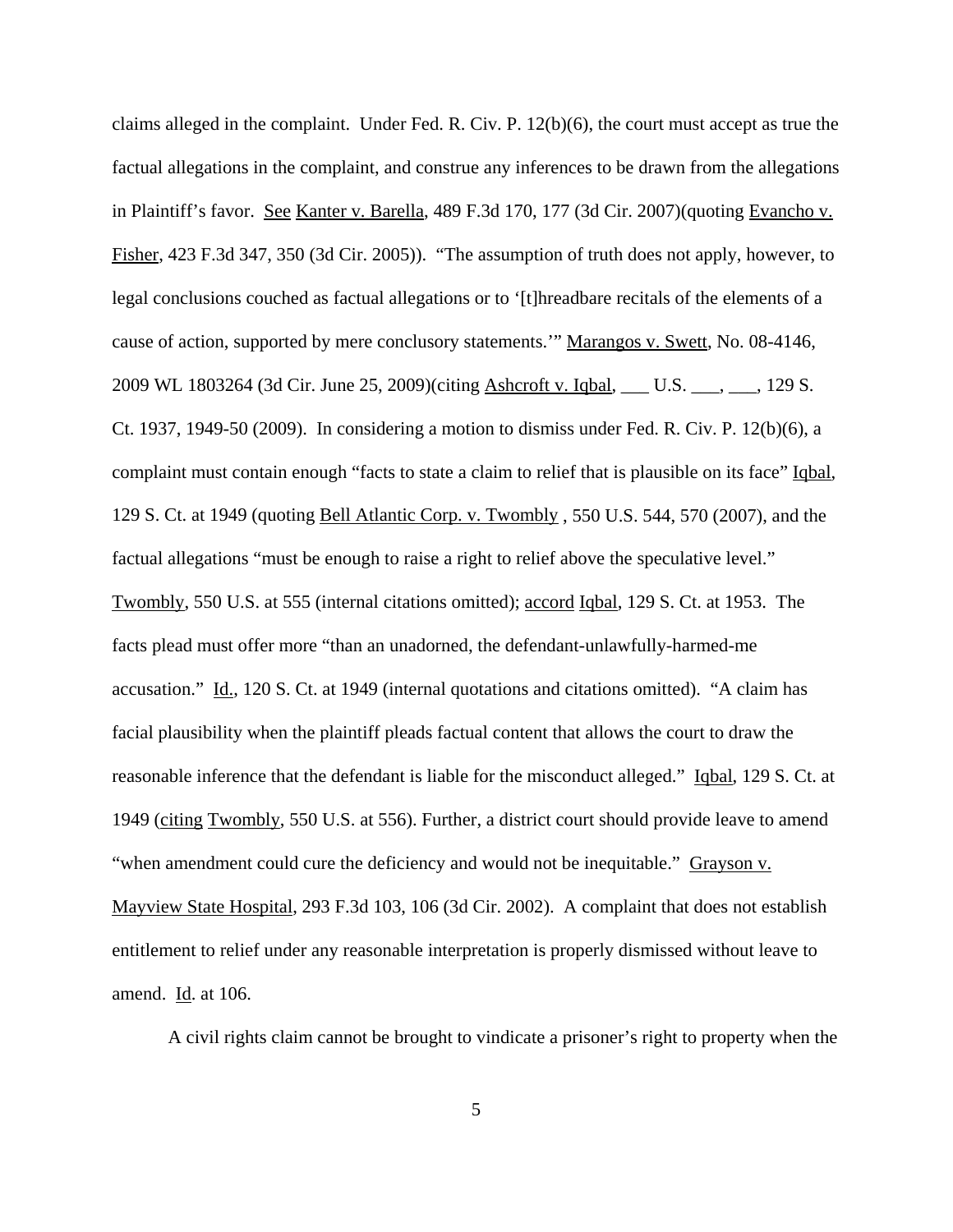deprivation occurs as a result of a tortious and unauthorized act where an adequate remedy exists to compensate those who have suffered tortious loss at the hands of the state. Parratt v. Taylor, 451 U.S. 527, 543-44 (1981). The United States Supreme Court has extended Parratt to include intentional deprivations of property, holding that where a prisoner has an adequate postdeprivation remedy under state law for any loss suffered to his property, a civil rights claim is not available. Hudson v. Palmer, 468 U.S. 517, 532-33 (1984). The federal courts in Pennsylvania have recognized that both the DOC internal grievance procedure and the availability of a state tort suit in state court provide adequate post-deprivation remedies so as to satisfy due process requirements under Hudson. See, e.g., Edmonds v. Sobina, 295 F. App'x, 214, 217 n.5 (3d Cir. 2008); Austin v. Lehman, 893 F. Supp. 448, 454 (E.D. Pa. 1995); Payton v. Horn, 49 F. Supp. 2d 791, 795 (E.D. Pa. 1999). Consequently, regardless of whether the deprivation of property in the instant case was the result of intentional or negligent conduct, Crawford may not obtain relief via a civil rights complaint if he has adequate alternative remedies.

Crawford can assert any claim relating to the deprivation of his personal property via the DOC's administrative remedy system. He is obviously aware of this remedy since he did file a grievance with respect to the loss of his property. Crawford also may assert a loss of property claim in Pennsylvania state court. Since both of these remedies are available to him, Crawford's claim of improper deprivation of property will be dismissed for failure to state a claim.<sup>2</sup>

<sup>&</sup>lt;sup>2</sup> To the extent Crawford attempts to state a claim of conspiracy, said claim is also subject to dismissal in that Crawford fails to allege a violation of a federal right. Even if he had, in order to set forth a cognizable conspiracy claim, a plaintiff cannot rely on broad or conclusory allegations. D.R. by L.R. v. Middle Bucks Area Vocational Technical Sch., 972 F.2d 1364, 1377 (3d Cir. 1992); Rose v. Bartle, 871 F.2d 331, 366 (3d Cir. 1989); Durre v. Dempsey, 869 F.2d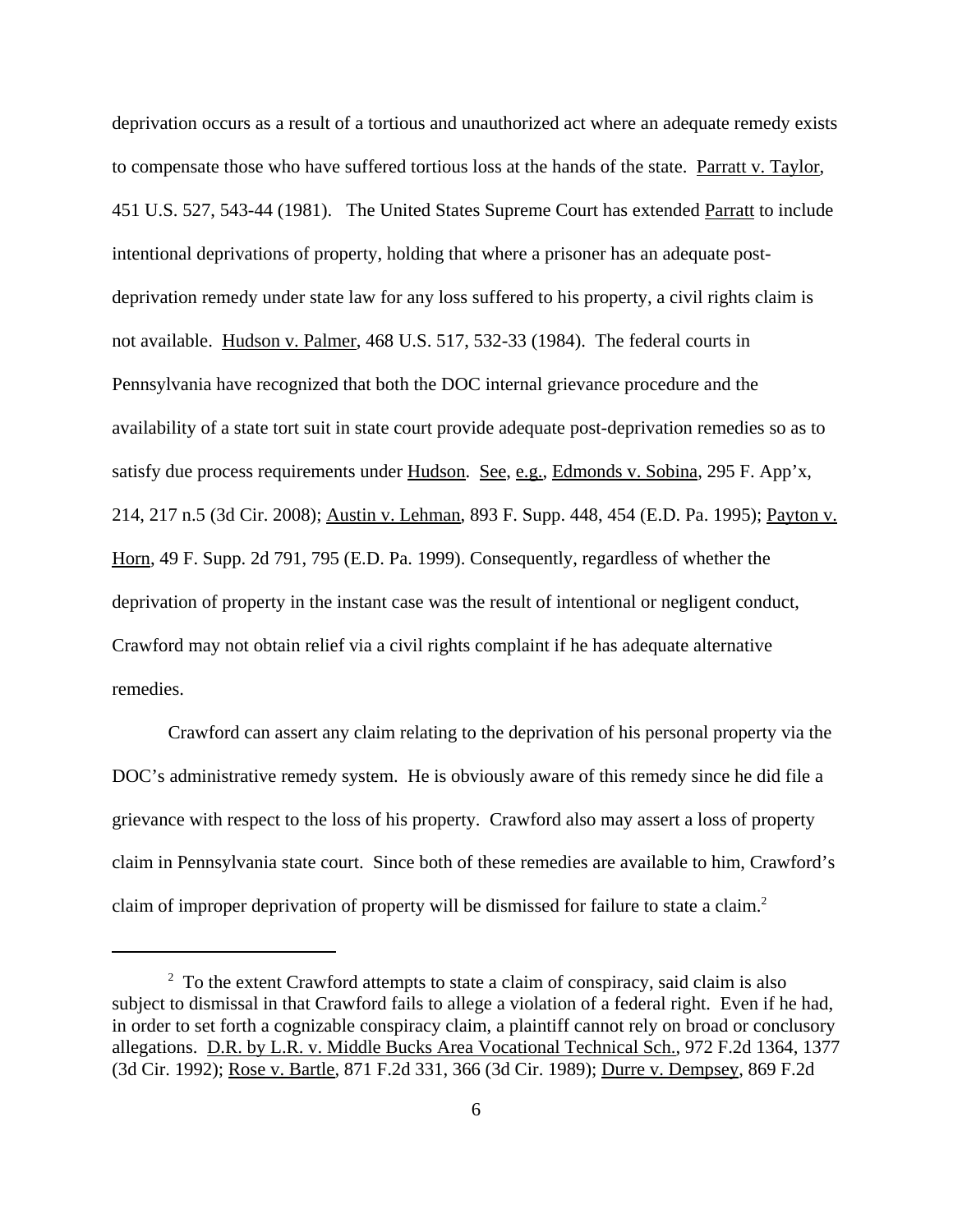Accordingly, the instant complaint will be dismissed for failure to state a claim pursuant 28 U.S.C. §  $1915(e)(2)(B)(ii)$ . An appropriate order follows.

<sup>543, 545 (</sup> $10<sup>th</sup>$  Cir. 1989). The Third Circuit has noted that a civil rights conspiracy claim is sufficiently alleged if the complaint details the following: (1) the conduct that violated the plaintiff's rights, (2) the time and place of conduct, and (3) the identity of the officials responsible for the conduct. Oatess v. Sobolevitch, 914 F.2d 428, 432 n. 8 (3d Cir. 1990). The essence of a conspiracy is an agreement or concerted action between individuals. See D.R. by L.R., 972 F.2d at 1377; Durre, 869 F.2d at 545. A plaintiff must therefore allege with particularity and present material facts which show that the purported conspirators reached some understanding or agreement or plotted, planned and conspired together to deprive plaintiff of a protected federal right. See id.; Rose, 871 F.2d at 366. A plaintiff cannot rely on subjective suspicions and unsupported speculation. Young v. Kann, 926 F.2d 1396, 1405 n. 16 (3d Cir. 1991).